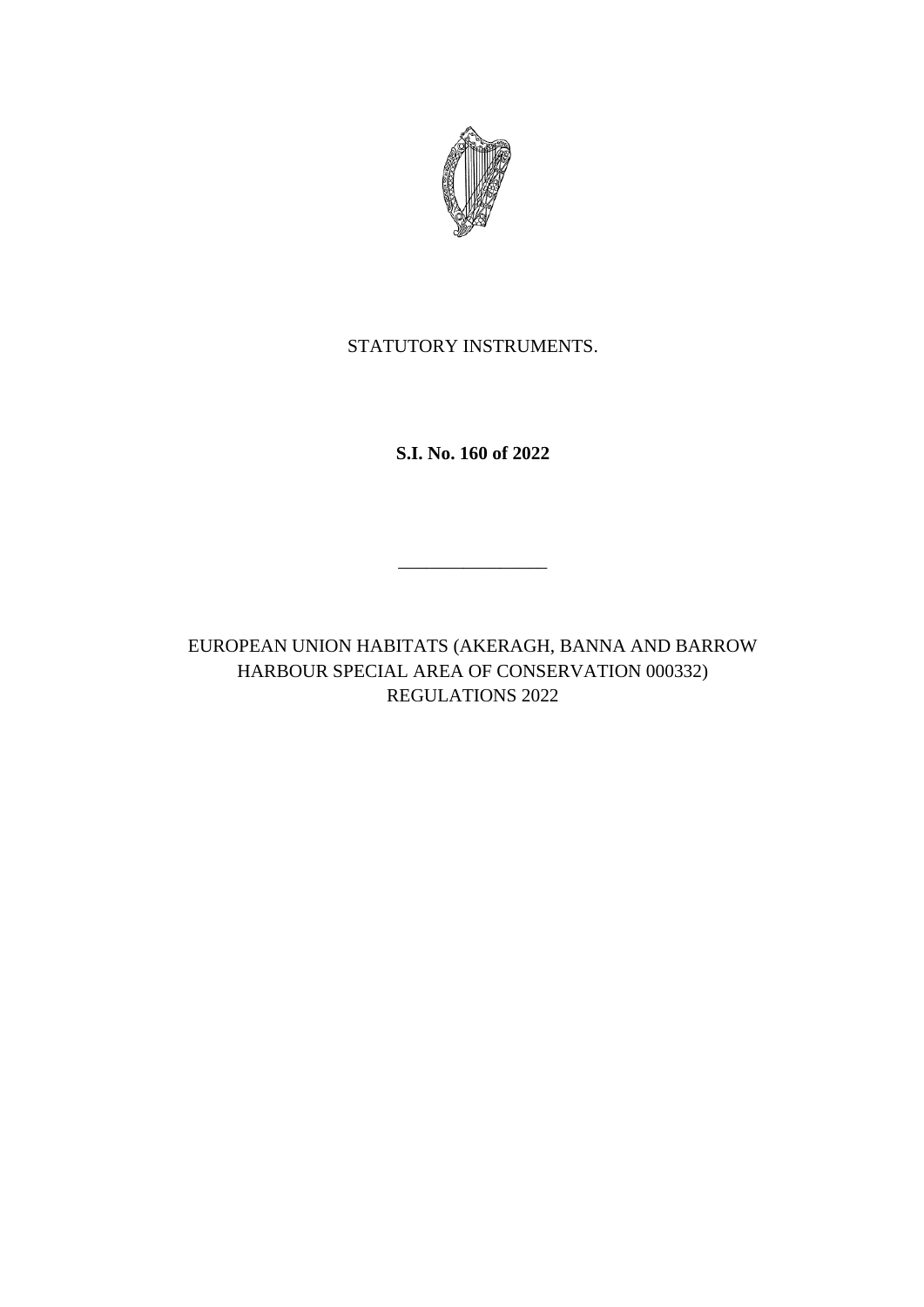# S.I. No. 160 of 2022

## EUROPEAN UNION HABITATS (AKERAGH, BANNA AND BARROW HARBOUR SPECIAL AREA OF CONSERVATION 000332) REGULATIONS 2022

I, DARRAGH O'BRIEN, Minister for Housing, Local Government and Heritage, in exercise of the powers conferred on me by section 3 of the European Communities Act 1972 (No. 27 of 1972) and for the purpose of giving further effect to Council Directive 92/43/EEC of 21 May 1992<sup>1</sup>, hereby make the following regulations:

## *Citation*

1. These Regulations may be cited as the European Union Habitats (Akeragh, Banna and Barrow Harbour Special Area of Conservation 000332) Regulations 2022.

# *Interpretation*

2. (1) In these Regulations -

"Directive" means Habitats Directive within the meaning of the Regulations of 2011;

"Minister" means Minister for Housing, Local Government and Heritage;

"Regulations of 2011" means European Communities (Birds and Natural Habitats) Regulations 2011 (S.I. No. 477 of 2011);

"Special Area of Conservation" means the area designated under Regulation 3 as a Special Area of Conservation.

(2) In these Regulations a word or expression that is used in these Regulations and is also used -

- (*a*) in the Regulations of 2011 shall, unless the contrary intention is expressed, have in these Regulations the meaning that it has in the Regulations of 2011, or
- (*b*) in the Directive shall, unless the contrary intention is expressed, have in these Regulations the meaning that it has in the Directive.

## *Designation of Special Area of Conservation*

3. (1) Having taken account of the matters referred to in Article 4 of the Directive and having been adopted by the European Commission in accordance with the procedure laid down in Article 4(2) of the Directive, the area

<sup>1</sup> OJ No. L206, 22.07.1992, P. 7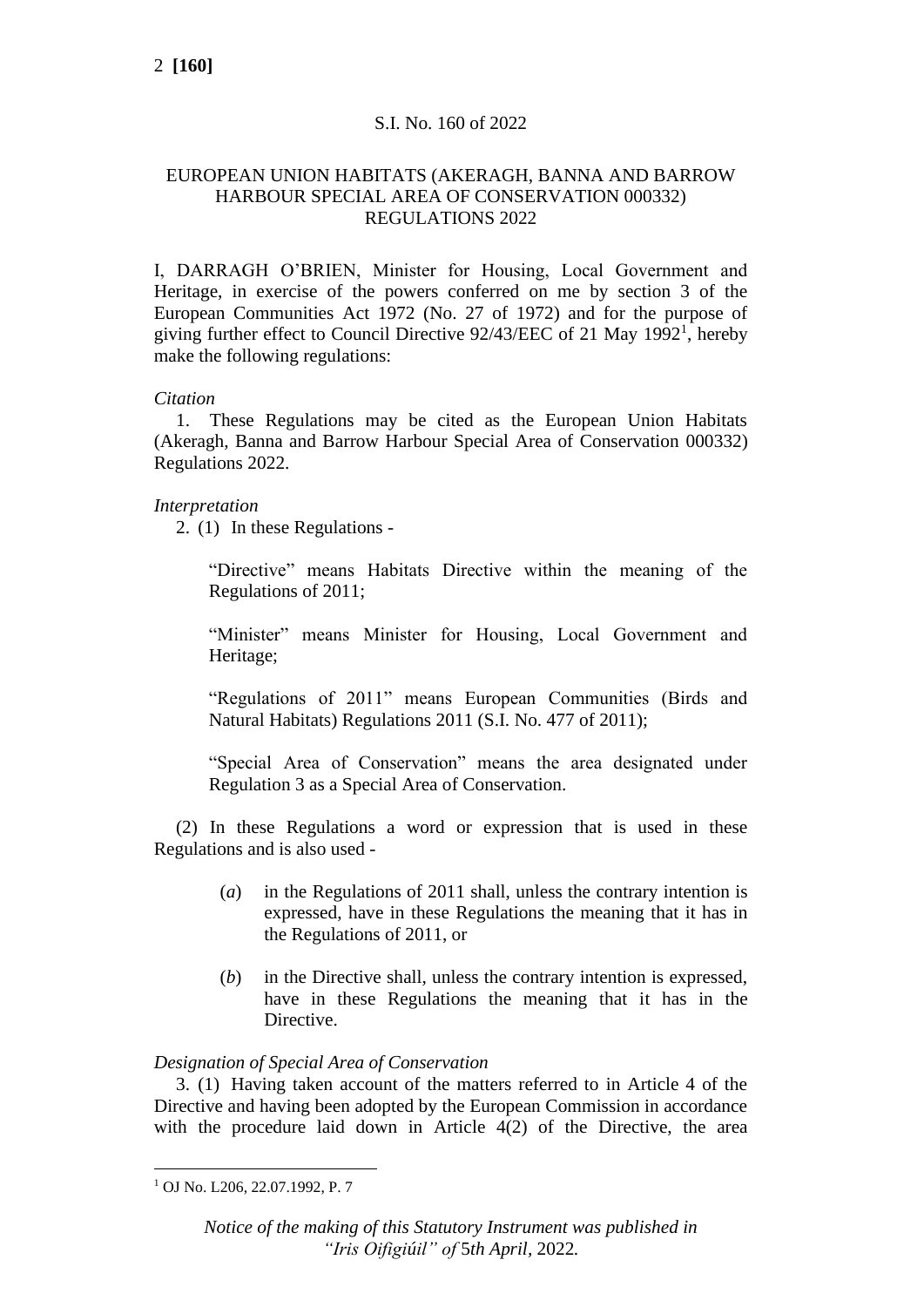identified by reference to the map contained in Schedule 1 and further referred to in Schedule 2 is designated as a Special Area of Conservation, in accordance with Article 4(4) of the Directive, in order to ensure the protection of natural habitats and species in Annex I and II to the Directive, including in particular the natural habitat type and animal and plant species specified in Schedule 3.

(2) The Minister shall, in accordance with the Regulations of 2011, establish and publish such particular conservation objectives as he or she, from time to time, considers necessary for the Special Area of Conservation with regard to the natural habitat type and animal and plant species specified in Schedule 3.

### *Matters relating to maps*

- 4. (1)(*a*) The indicative map contained in Schedule 1 showing the boundary of the Special Area of Conservation shall be drawn to such convenient scale as the Minister thinks fit and sealed and shall be deposited in the offices of the Minister.
	- (*b*) The Minister may prepare more detailed maps, in such convenient number of separate sheets as the Minister thinks fit, showing the boundary of the Special Area of Conservation and shall seal each of the maps and shall deposit them in the offices of the Minister.
	- (*c*) Any dispute involving the boundaries of the Special Area of Conservation shall be determined by reference to maps prepared under this subsection in relation to the area.
- (2) (*a*) A map referred to in paragraph (1) when so deposited in the offices of the Minister shall be retained in such offices and the map, or a true copy of it, shall be open for inspection free of charge in such offices by any person at any time at which the offices are open for the transaction of public business.
	- (*b*) The Minister may cause to be prepared and supplied to any person so requesting a true copy of a map deposited with the Minister under paragraph (1)(a) or (b) or any particular part or sheet of it and to charge for such copy such sum to cover administrative costs as the Minister decides.

### *Activities requiring consent*

5. (1) Subject to paragraph (2), a person shall not carry out, cause or permit to be carried out or continue to carry out, or assist in carrying out, any activity specified in Schedule 4 within the Special Area of Conservation except with, and in accordance with, consent given by the Minister under Regulation 30 of the Regulations of 2011, upon application in writing to the Minister to carry out the activity.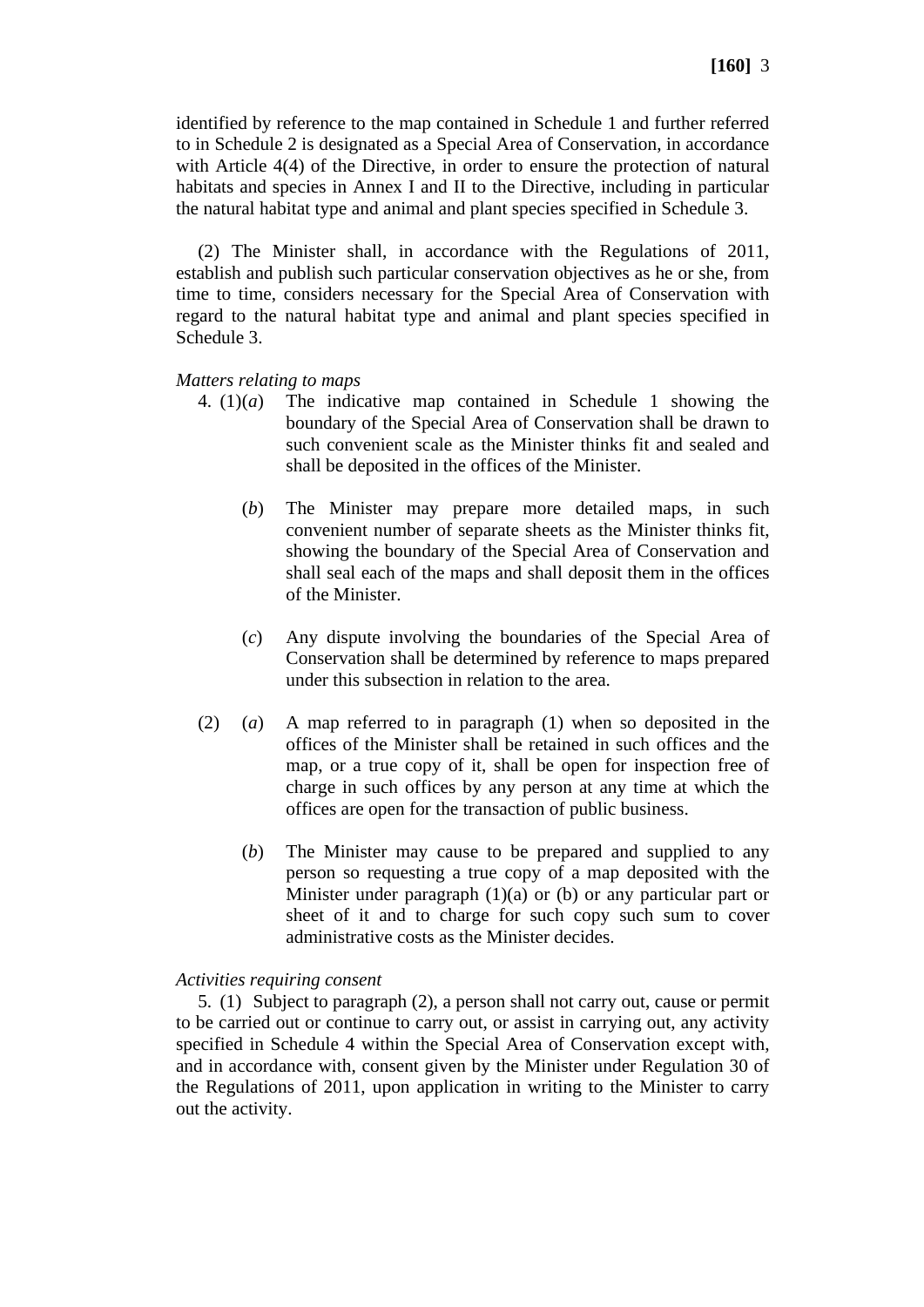4 **[160]**

(2) There is no requirement upon a person to obtain the consent of the Minister under paragraph (1) where a proposed activity or continued activity referred to in that paragraph -

- (*a*) is one that requires consent or consents under one or more of the enactments set out in the Second Schedule to the Regulations of 2011 or under the Planning and Development Acts 2000 to 2015 and the activity is carried out with and in compliance with such consent or consents,
- (*b*) is part of a project that has received consent under one or more of the enactments set out in the Second Schedule to the Regulations of 2011 or under the Planning and Development Acts 2000 to 2015 and the project or activity is carried out with and in compliance with a consent or consents given under the applicable statutes,
- (*c*) is part of a project that has received consent under one or more regulations made under the European Communities Act 1972 or under one or more regulations made under any of the enactments set out in the Second Schedule to the Regulations of 2011 and the project or activity is carried out with and in compliance with such consent, or
- (*d*) has been authorised as part of an agreed farm or land management plan.

(3) A person affected by a decision to refuse to give consent, to attach or vary conditions or revoke a consent under Regulation 30 of the Regulations of 2011, in respect of an activity referred to in paragraph (1), may appeal the decision under Regulation 37(3) of the Regulations of 2011.

## *Offence and proceedings*

6. (1) A person who carries out, causes or permits to be carried out, or assists in the carrying out of an activity referred to in Regulation 5(1), without a consent or otherwise than in accordance with a consent given by the Minister under Regulation 30 of the Regulations of 2011, commits an offence and is liable -

- (*a*) on summary conviction, to a class A fine or to imprisonment for a term not exceeding 6 months, or both, or
- (*b*) on conviction on indictment, to a fine not exceeding  $\epsilon$ 500,000 or to imprisonment for a term not exceeding 3 years, or both.

(2) In imposing a penalty under paragraph (1), the court shall, in particular, have regard to the risk or extent of injury to the environment arising from the act constituting the offence.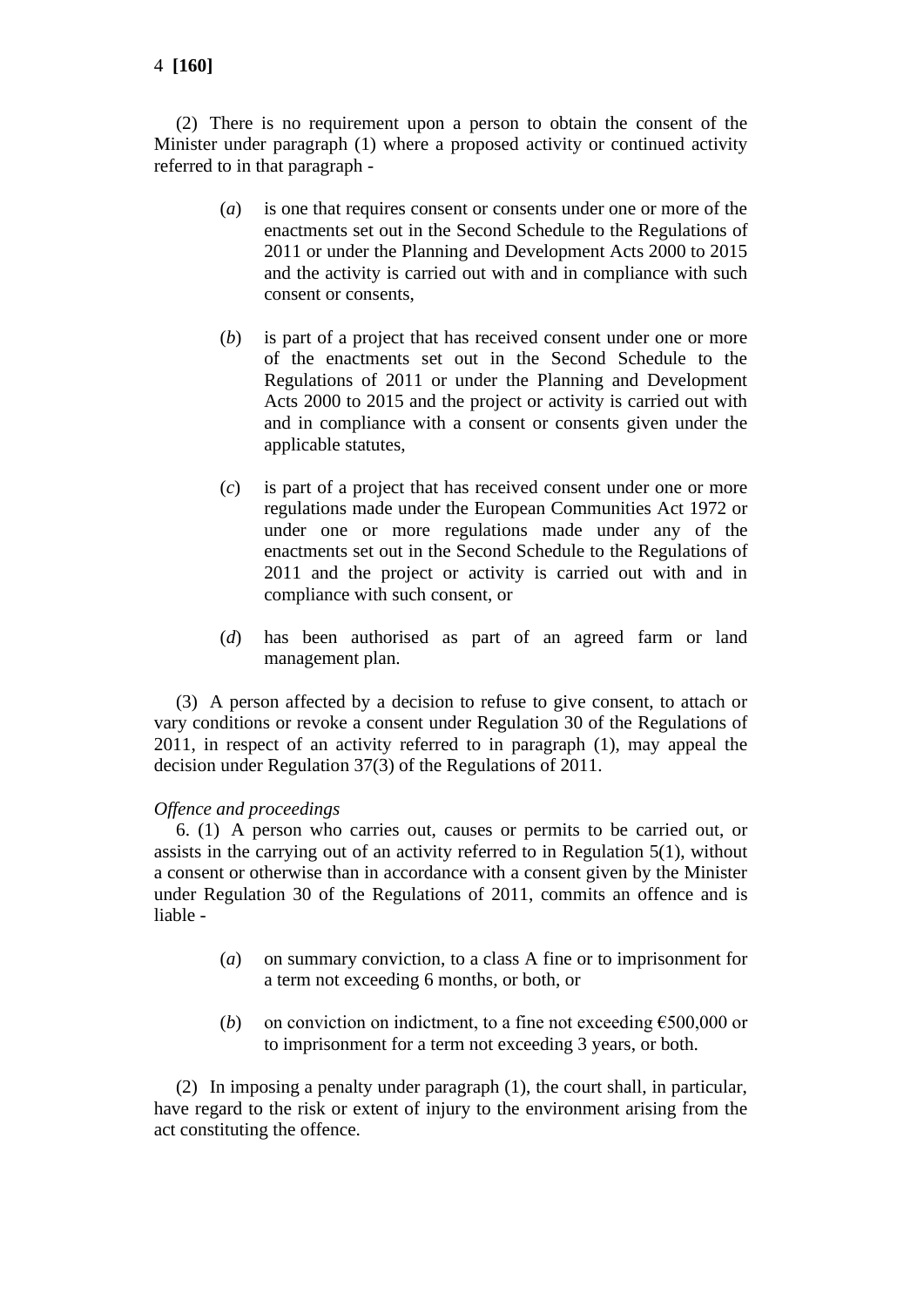(3) Proceedings for an offence under paragraph (1) may be brought summarily by -

- (*a*) the Minister,
- (*b*) the public authority concerned, or
- (*c*) a member of the Garda Síochána, in accordance with section 8 of the Garda Síochána Act 2005.

(4) Any fine in respect of an offence prosecuted summarily by a public authority shall be paid to that public authority.

### *Offence - body corporate*

7. (1) Where an offence under Regulation 6 is committed by a body corporate and is proven to have been so committed with the consent, connivance or approval of or to have been attributable to the wilful neglect on the part of any person, being a director, manager, secretary or other officer of the body corporate or a person who was purporting to act in any such capacity, that person, as well as the body corporate, commits an offence and is liable to be proceeded against and punished as if he or she were guilty of the firstmentioned offence.

(2) Where the affairs of a body corporate are managed by its members, paragraph (1) applies in relation to the acts and defaults of a member in connection with his or her functions of management as if he or she were a director or manager of the body corporate.

### *Costs of prosecutions*

8. Where a person is convicted of an offence under Regulation 6, the court shall, unless it is satisfied that there are special and substantial reasons for not so doing, order the person to pay to the prosecutor the costs and expenses, measured by the court, incurred by the prosecutor or other person in relation to the investigation, detection and prosecution of the offence, including costs and expenses incurred in the taking of samples and the carrying out of tests, examinations and analyses.

## *Authorised officers*

.

9. A person appointed as an authorised officer under Regulation 4 of the Regulations of 2011 for the purposes of ensuring compliance with these Regulations may exercise the powers of an authorised officer under Part 2 of the Regulations of 2011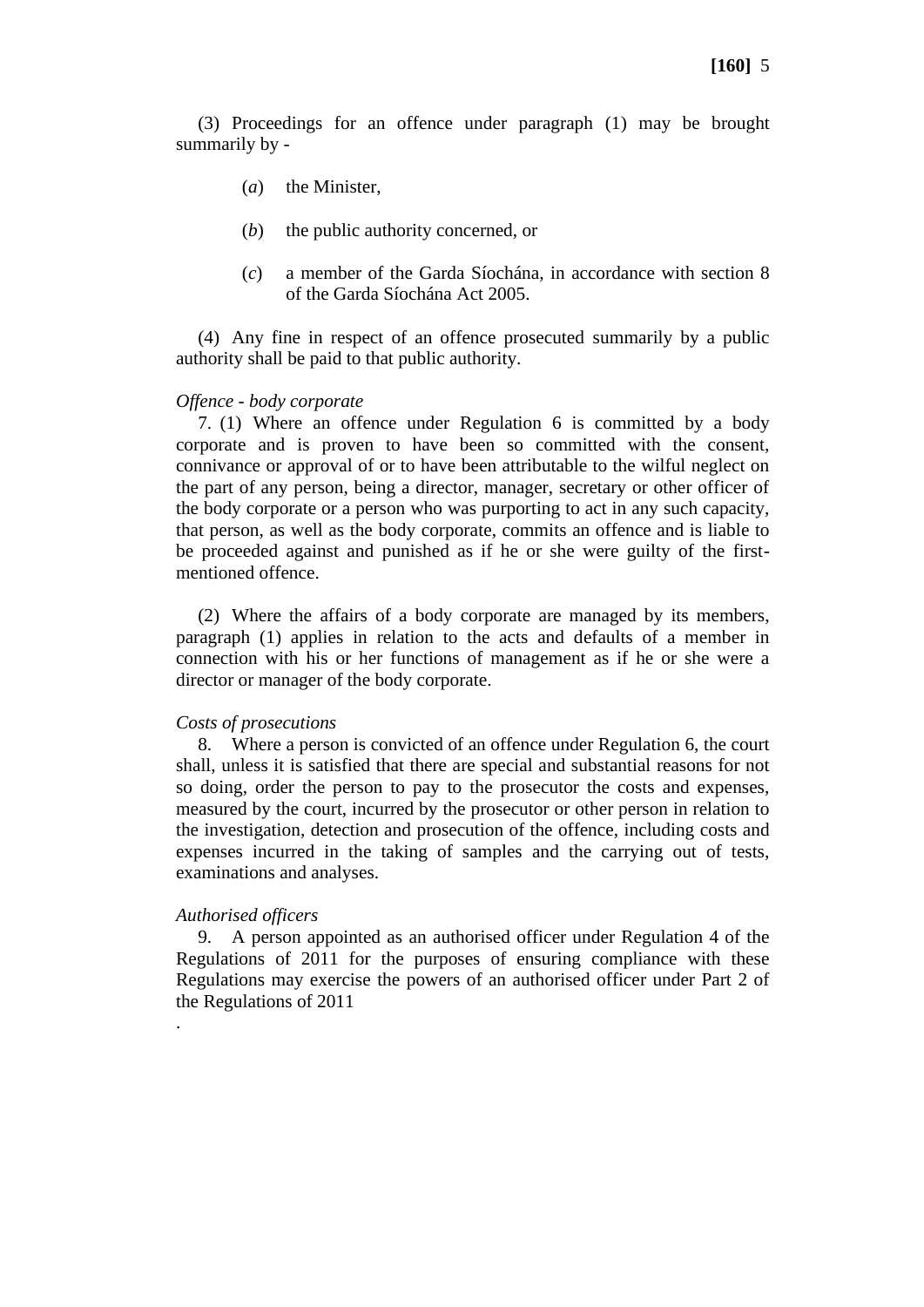



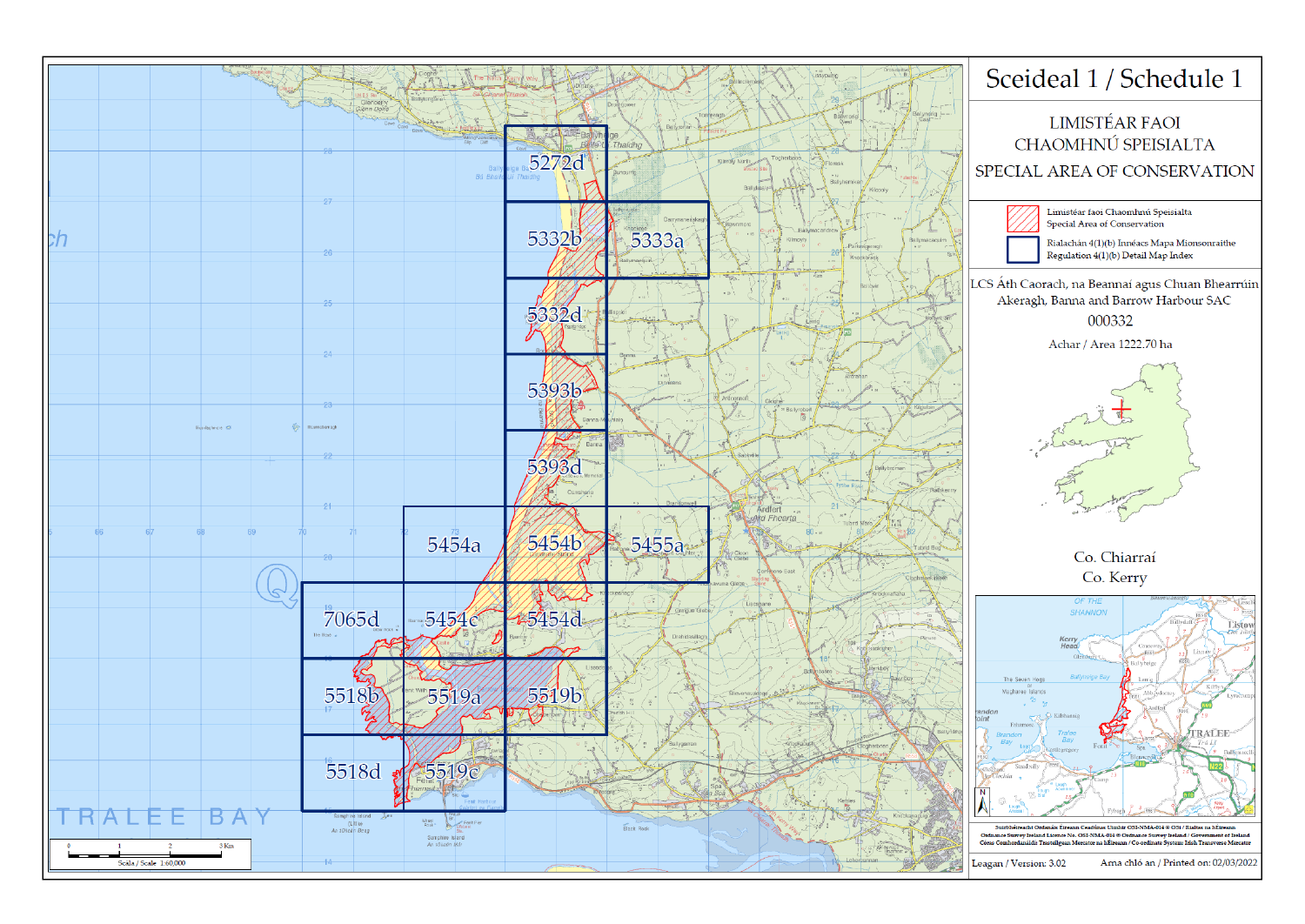### **Schedule 2**

*Regulation 3*

### **Description of area designated as a Special Area of Conservation**

The area known as Akeragh, Banna and Barrow Harbour Special Area of Conservation 000332 is situated in the county of Kerry being the land and waters enclosed on the map (contained in Schedule 1) within the inner margin of the red line and hatched in red and is situated in whole or in part in the townlands of Ballinprior, Ballyea, Ballymacquin Lower, Ballymacquin Upper, Banna-mountain, Barrow, Buncurrig, Carrahane Lower, Carrahane Upper, Commons (E.D. Banna), Fenit Within, Fenit Without, Kill (E.D. Banna), Knocknanarney, Lissodeige, Rahoneen and Tawlaght (Ballynahaglish Ph).

### **Schedule 3**

*Regulation 3*

## **Natural habitat type and animal and plant species lists**

# **Natural Habitat Type**

*In this list the sign* [\*] *indicates a priority habitat type as defined in the Directive.*

### **Natura 2000 Code Description**

| 1210 | Annual vegetation of drift lines                                                   |
|------|------------------------------------------------------------------------------------|
| 1310 | Salicornia and other annuals colonising mud and sand                               |
| 1330 | Atlantic<br>meadows<br>(Glauco-Puccinellietalia)<br>salt<br>maritimae)             |
| 1410 | Mediterranean salt meadows (Juncetalia maritimi)                                   |
| 2110 | Embryonic shifting dunes                                                           |
| 2120 | Shifting dunes along the shoreline with Ammophila<br><i>arenaria</i> (white dunes) |
| 2130 | Fixed coastal dunes with herbaceous vegetation (grey)<br>$dunes)*$                 |
| 2190 | Humid dune slacks                                                                  |
| 4030 | European dry heaths                                                                |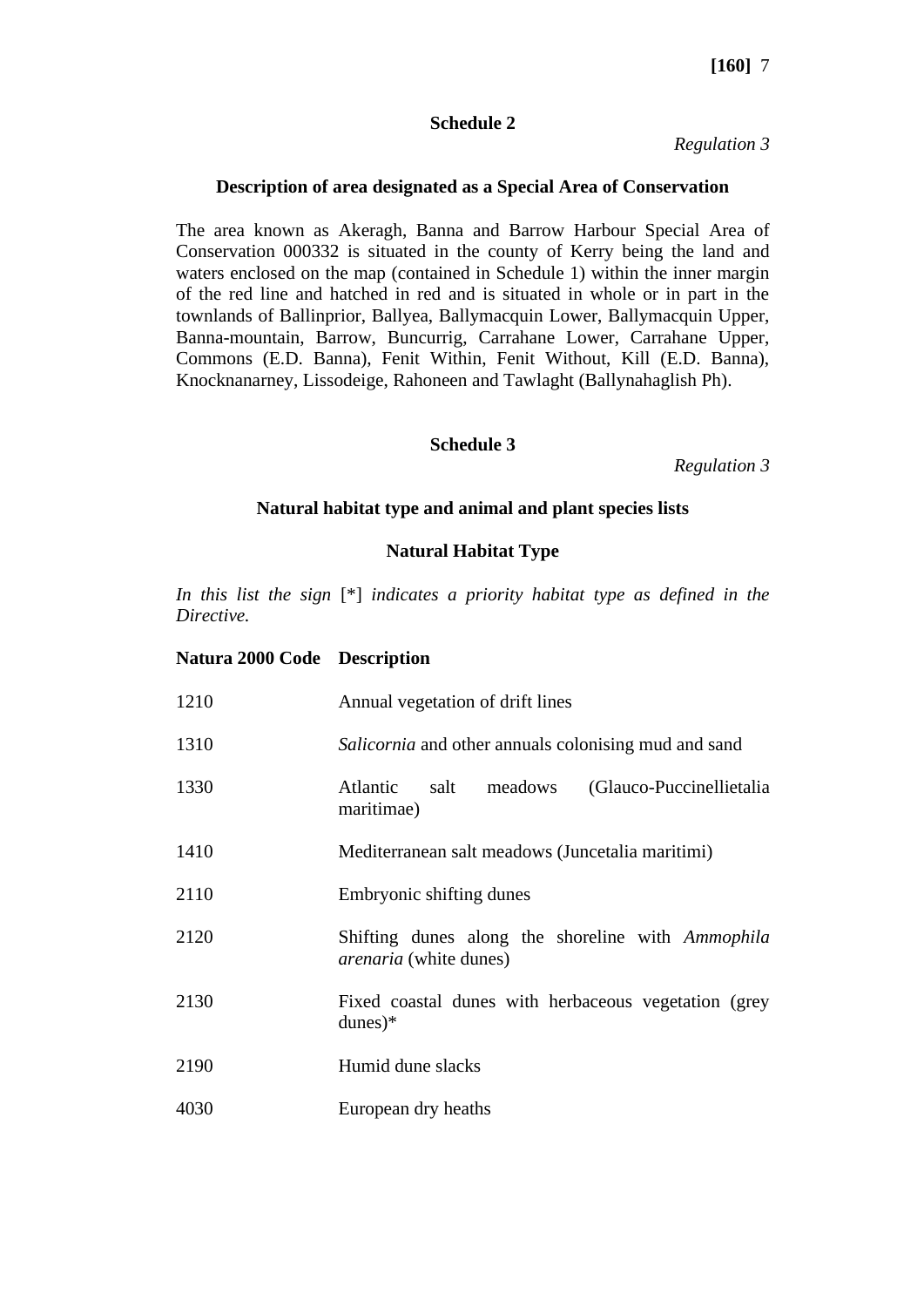# **Schedule 4**

*Regulation 5*

# **Activities requiring consent of Minister**

| <b>ARC Code</b> | <b>Description</b> |
|-----------------|--------------------|
|-----------------|--------------------|

- ARC 01 Reclamation, including infilling.
- ARC 03 Blasting, drilling, dredging or otherwise removing or disturbing fossils, rock, minerals, mud, sand, gravel or other sediment.
- ARC 05 Cutting, uprooting or otherwise removing plants. [Consent is not required for harvesting of cultivated crops, or for grazing or mowing.]
- ARC 06 Introduction, or re-introduction, of plants or animals not found in the area. [Consent is not required for the planting of crops on established reseeded grassland or cultivated land.]
- ARC 09 Construction or alteration of tracks, paths, roads, bridges, culverts or access routes.
- ARC 10 Construction, removal or alteration of fences, stone walls, hedgerows, banks or any field boundary other than temporary electric fencing. [Consent is not required for normal maintenance.]
- ARC 11 Digging, ploughing, harrowing or otherwise disturbing soil or substrate. [Consent is not required for these activities on established reseeded grassland or cultivated land provided it is greater than 50m from a river, stream, floodplain, wetland, lake, turlough or pond.]
- ARC 12 Applying inorganic or organic fertiliser, including slurry and farmyard manure. [Consent is not required for these activities on established reseeded grassland or cultivated land provided it is greater than 20m from a river, stream or floodplain; or greater than 50m from a wetland, lake, turlough or pond.]
- ARC 13 Applying lime. [Consent is not required for this activity on established reseeded grassland or cultivated land provided it is greater than 20m from a river, stream or floodplain; or greater than 50m from a wetland, lake, turlough or pond.]
- ARC 14 Storage, burial, disposal or recovery of any materials. [Consent is not required for these activities on established reseeded grassland or cultivated land provided it is greater than 20m from a river, stream or floodplain; or greater than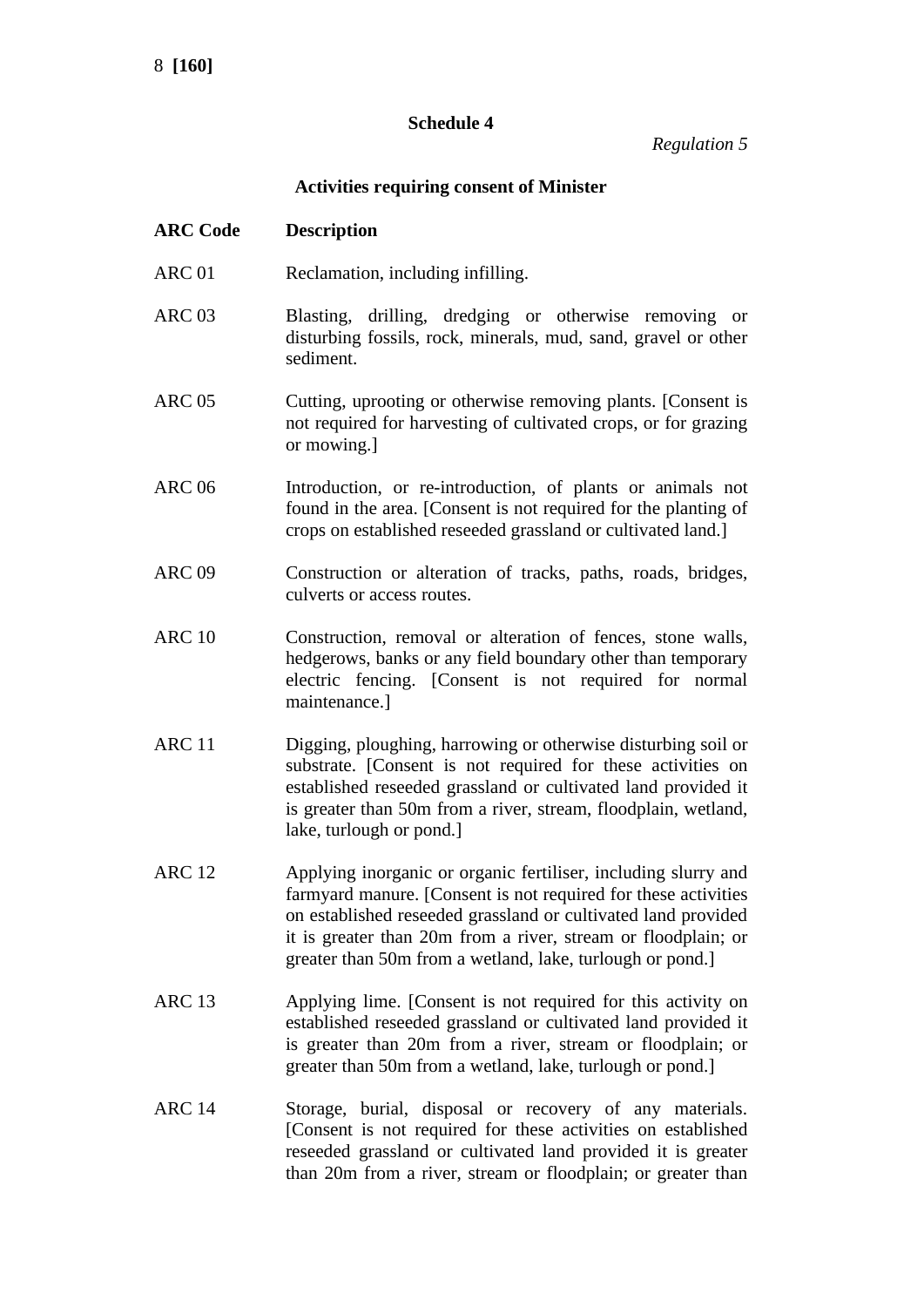50m from a wetland, lake, turlough or pond.]

- ARC 15 Burning, topping, clearing scrub or rough vegetation or reseeding. [Consent is not required for these activities on established reseeded grassland or cultivated land provided it is greater than 20m from a river, stream or floodplain; or greater than 50m from a wetland, lake, turlough or pond.]
- ARC 18 Application of pesticides, including herbicides. [Consent is not required for these activities on established reseeded grassland or cultivated land provided it is greater than 20m from a river, stream or floodplain; or greater than 50m from a wetland, lake, turlough or pond.]
- ARC 19 Supplementary feeding of livestock. [Consent is not required for this activity on established reseeded grassland or cultivated land provided it is greater than 20m from a river, stream or floodplain; or greater than 50m from a wetland, lake, turlough or pond.]
- ARC 20 Significant changes in livestock density (including introduction of grazing), changes in livestock type or grazing season, other than on established reseeded grassland. [Consent is not required for changes of less than 20% in livestock density unless notice has been given that a lower percentage is applicable to a particular site.]
- ARC 24 Works on, or alterations to, the banks, bed or flow of a drain, watercourse or waterbody.
- ARC 25 Drainage works including digging, deepening, widening or blocking a drain, watercourse or waterbody.
- ARC 27 Water abstraction, sinking of boreholes and wells.
- ARC 29 Planting of trees or multi-annual bioenergy crops.
- ARC 31 Developing or consenting to the development or operation of commercial recreational/visitor facilities or organised recreational activities.
- ARC 33 Using or permitting the use of land for car parking where it may damage the vegetation, soil or substrate.
- ARC 36 Harvesting marine invertebrate species in intertidal areas.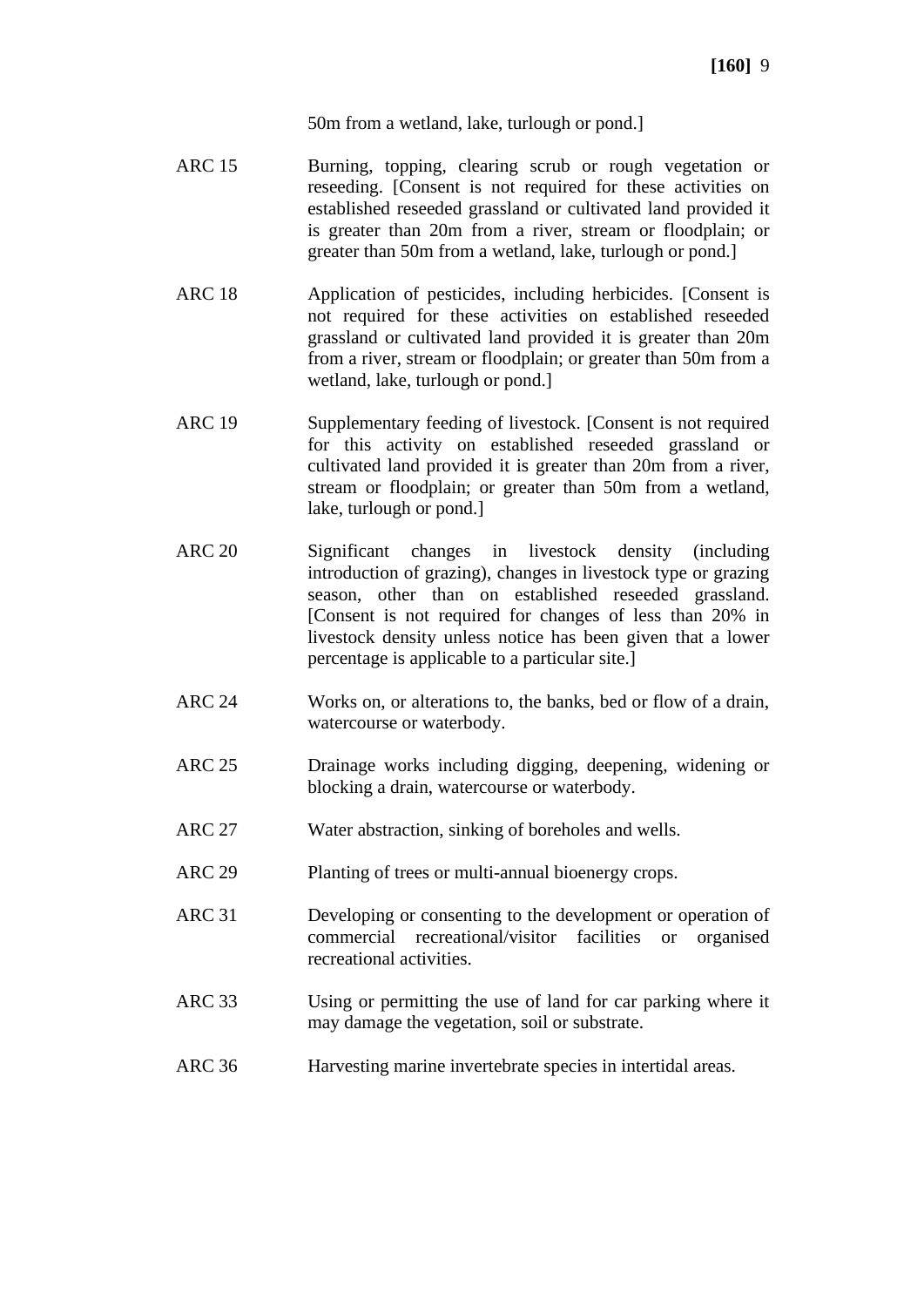ARC 37 Driving mechanically propelled vehicles in intertidal areas, except over prescribed access routes.



GIVEN under my Official Seal, 31 March, 2022.

DARRAGH O'BRIEN, Minister for Housing, Local Government and Heritage.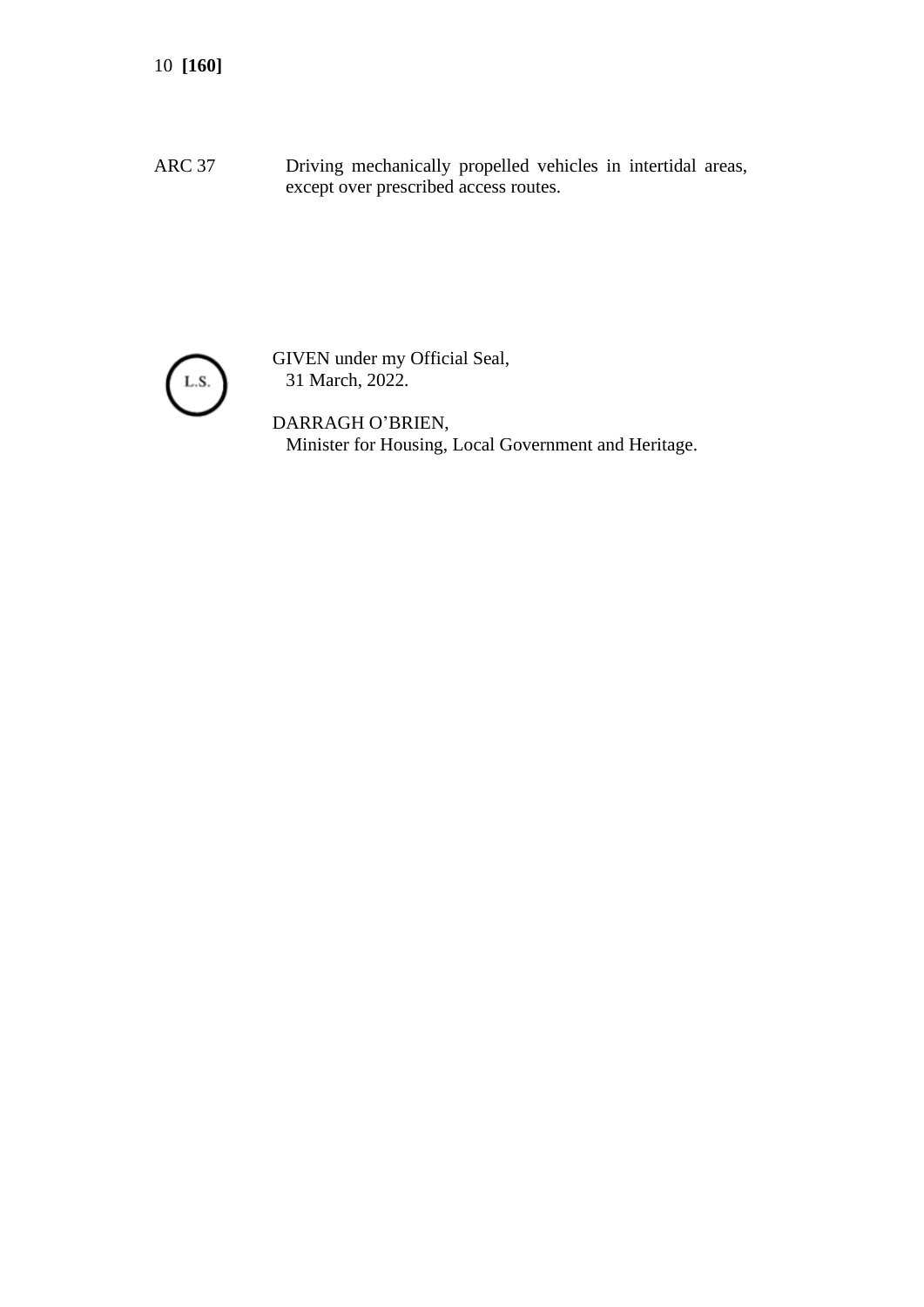## EXPLANATORY NOTE

## (*This note is not part of the Instrument and does not purport to be a legal interpretation.*)

The European Union's Habitats Directive (92/43/EEC) (as amended) requires Member States to protect habitats and wildlife areas of European interest by, among other things, designating sites as Special Areas of Conservation in order to create a coherent European ecological network. The hyperlink:

http://ec.europa.eu/environment/nature/legislation/habitatsdirective/index\_en.ht m which connects to the European Commission Environment (Nature and Biodiversity) website also contains a further link to the text of the Habitats Directive.

The effect of these Regulations is to complete the formal designation of the site as a Special Area of Conservation in accordance with Article 4 of the Directive. The geographical area of the Special Area of Conservation designated by these Regulations is defined in Schedule 1 (a map of the area) and Schedule 2 (a list of the townlands in question or a description of the area). For more detailed maps than those contained in Schedule 1, or for greater detail on boundary delineation, contact should be made with the National Parks and Wildlife Service of the Department of Housing, Local Government and Heritage or by viewing the relevant text or map details on www.npws.ie.

The natural habitat types and animal and plant species lists cited in Schedule 3 of these Regulations are specified, in accordance with the Directive, in order to ensure their conservation (i.e. the measures required to maintain or restore the natural habitats and the populations of species of wild fauna and flora at a favourable status). The updated list of published conservation objectives referred to in Regulation 3 is available on www.npws.ie. Public authorities should have regard to these objectives when undertaking a screening or appropriate assessment of plans or projects in accordance with the EU Habitats Directive.

Those activities that require consent of the Minister or in some circumstances another public authority listed at Schedule 4 to these Regulations are cited for their potential to cause disturbance or damage to the natural habitat types and animal and plant species specified in Schedule 3 of these Regulations. Landowners or occupiers should contact the local National Parks and Wildlife Service office of the Department of Housing, Local Government and Heritage before undertaking any of the works listed at Schedule 4. (See www.npws.ie for contact details). Please note that activities other than those listed at Schedule 4 to these Regulations, such as effluent discharge, construction work, aquaculture, fishing or forestry require a licence or permission from the appropriate consent authority.

These Regulations provide (Regulations 6 and 7) that contravention of the provisions of these Regulations shall constitute an offence. Regulation 6 also provides for penalties.